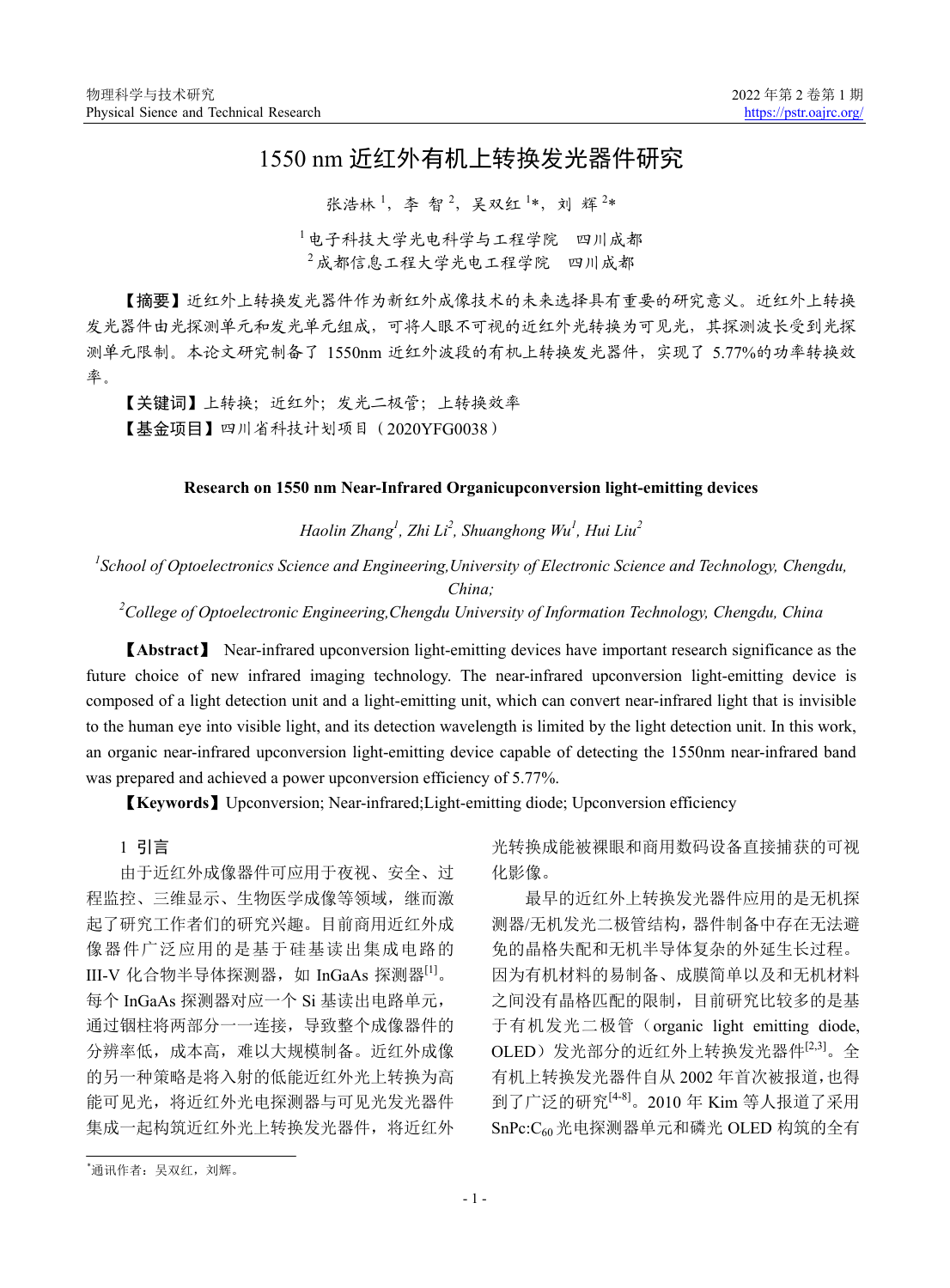机上转换器件, 近红外光电探测器的响应光谱小干 1000nm<sup>[6]</sup>。2016年, Tachibana 等人将 TADF 材料 应用到红外上转换器件,通过选用不同的 TADF 发 光材料,可以实现近红外光到整个可见光的转换, 器件响应光谱小于 1000nm[7] 。2021 年 Shih 等人报 道了透明的高效率全有机上转换器件,由于探测器 部分采用的敏感材料为 ClAlPc,器件的响应光谱也 小于 1000nm[8] 。目前全有机上转换发光器件对于波 长大于 1μm 的近红外不能很好地探测,严重限制了 它的应用。本文研究制备了 1550nm 近红外波段的 有机上转换发光器件,实现了 5.77%的功率上转换 效率。

#### 2 器件结构设计

基于有机半导体材料的上转换发光器件由光探 测单元(光电探测器)和发光单元(OLED)组成, 器件结构如图 1(a)所示。选用透明玻璃作衬底, ITO 导电薄膜作器件阳极。为了提高器件的上转换 效率,使近红外上转换发光器件在没有近红外光辐 射时处于闭合状态,ITO 导电玻璃上制备一层 TPBi 作为空穴阻挡层,来阻挡外加电场的空穴注入,使 得发光层复合发光的空穴主要来自红外探测器转化 红外光而生成的电信号。电荷产生层(charge generation layer, CGL)作为光电探测器的敏感层,

将近红外光信号转换成电信号。三氧化钼(MoO3) 是一种过渡金属氧化物,它具有很低的价带以及很 高的负电性,这使得它与 p 型分子有非常强烈的相 互作用。研究表明,MoO3 掺杂的多个有机材料薄 膜均具有电荷转移复合物的吸收,且吸收波长可调 节位于 1000-1800nm 左右,可以很好地实现 1550nm 近红外光的探测,所以我们选用 MoO3掺杂的 TCTA 混合薄膜作为 CGL 功能层<sup>[9,10]</sup>。紧接 CGL 之后依 次制备空穴注入层 TCTA、空穴传输层 TAPC、发 光层 PTZMes<sub>2</sub>B、电子传输层 TPBi、阴极修饰层 LiF 及器件阴极 Al。非掺杂平面异质结 OLED 具有制备 工艺简单、材料利用率高和更好的器件稳定性能。 PTZMes<sub>2</sub>B 是已报道的一种高效率延迟荧光发光材 料,非掺杂器件结构下可以获得 19.66%外量子效率 [11] 。图 1(b)是器件的能级图。无近红外光照射时, 光敏层中不存在光生载流子,由于 TPBi 空穴阻挡 层的存在,ITO 阳极一侧的空穴注入受到抑制,有 机发光二极管不发光;在正向偏压和近红外光照射 下,近红外敏感层可以吸收入射的近红外光子从而 产生光生激子,光生激子被分解成空穴和电子。来 自近红外敏感层的光生空穴被注入传输到发光层 中,与从阴极注入的电子在发光层中复合发光,即 有机发光二极管发光。



图 1 (a) 近红外有机上转换发光器件结构示意图; (b) 器件能级图

## 3 器件特性分析

我们用真空蒸镀法制备设计好的器件,具体薄 厚参数为: ITO/TPBi ( 10nm ) /TCTA:MoO3  $(10wt\%100nm)$  /TAPC $(30nm)$  /TCTA $(10nm)$ /PTZMes<sub>2</sub>B (20nm) /TPBi (40nm) /LiF (1nm) /Al

(100nm)。图 2(a)为制备的上转换发光器件在 无近红外光信号和 1550nm 近红外激光器照射下测 得的 I-V 特性曲线。无近红外光照时,上转换器件 的电流密度随着电压的增大迅速上升,12 V 偏压时 暗电流密度约为 12.63 mA/cm<sup>2</sup>。在 1550 nm 激光照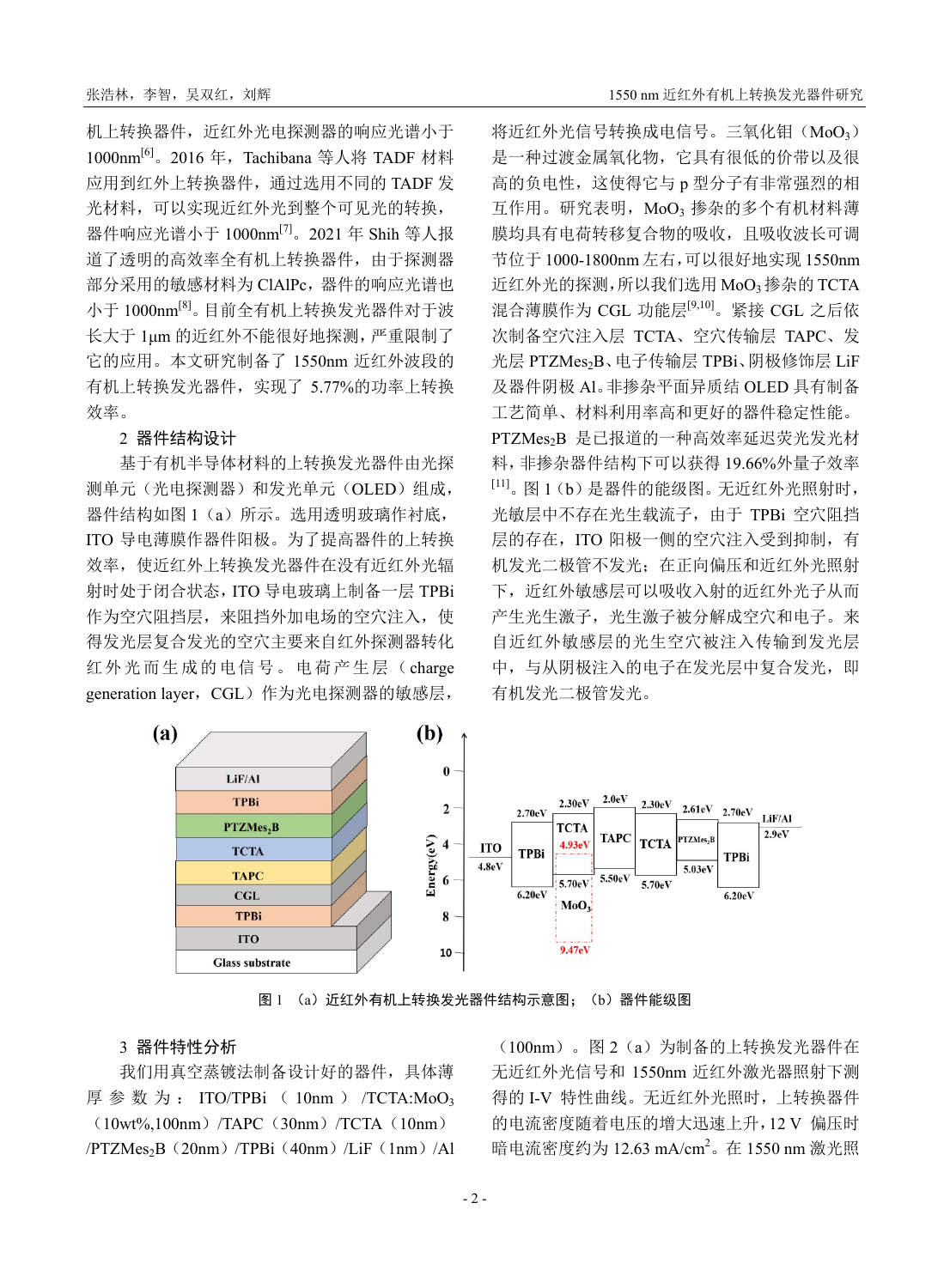射下,光电探测单元产生大量的光生载流子,从而 上转换器件的电流密度迅速增加。电流密度相比无 近红外光照时增加,说明设计的上转换发光器件对 1550 nm 激光信号有响应。由于 12 V 偏压时测得的 亮电流密度约为 19.94 mA/cm<sup>2</sup>。图 2 (b) 为制备的 上转换发光器件在无近红外光信号和 1550nm 近红 外激光器照射下测得的 L-V 特性曲线。无近红外光 照时,上转换器件的启亮电压(器件发光亮度为 1cd/m<sup>2</sup>时的电压值)约为 4.9V, 12 V 偏压时发光亮

度为 3695cd/m2。在 1550 nm 激光照射下, 上转换 器件的启亮电压约为 4.5 V,12 V 偏压时发光亮度 为 6411 cd/m2。较大的暗电流密度和较低的最大发 光亮度开关比可能由于空穴阻抗层不能有效的阻挡 空穴的注入导致的。无光照条件下,随着偏压的升 高,外电路的空穴在电场作用下能够从 ITO/TPBi 界面少量的注入,从而增加暗电流密度,暗态时器 件的发光亮度也有所增加。



图 2 上转换发光器件在黑暗环境和 NIR 光照条件下的性能。(a)I-V 特性曲线;(b)L-V 特性曲线





图 3 为近红外光照射下上转换发光器件的 EQE 性能。当电压从 4V 到 12V 变化时, EQE 在 6V 时 达到最大值,之后随着电压增大减小。高的电流密 度可以引起多余载流子对激子的淬灭,这个与文献 报道的非掺杂器件现象一致[11] 。图 4 为近红外光照 射下上转换发光器件在12V电压下的EL光谱性能。 从图4 可以看出,上转换发光器件的发射峰值为540 nm,表现为绿色光发射。光谱中没有其他功能层的

图 3 近红外光照射下上转换发光器件的 EOE 性能。 图 4 近红外光照射下上转换发光器件在 12V 电压下的 EL 光谱性能

发射, 说明激子复合发生在发光层 PTZMes2B 中。

近红外上转换发光器件能够在存在NIR光源的 情况下将能量较低的长波光子转换为能量较高的短 波光子,上转换效率是用于评估红外上转换发光器 件性能的关键参数。上转换效率分为光子转换效率 *ηp/p* 和功率转换效率 *ηw/w*。*ηp/p* 可以通过从发光单元 发射的输出光子数到由NIR光源激发的NIR敏化层 中的输入光子数来计算,如公式(1)所示: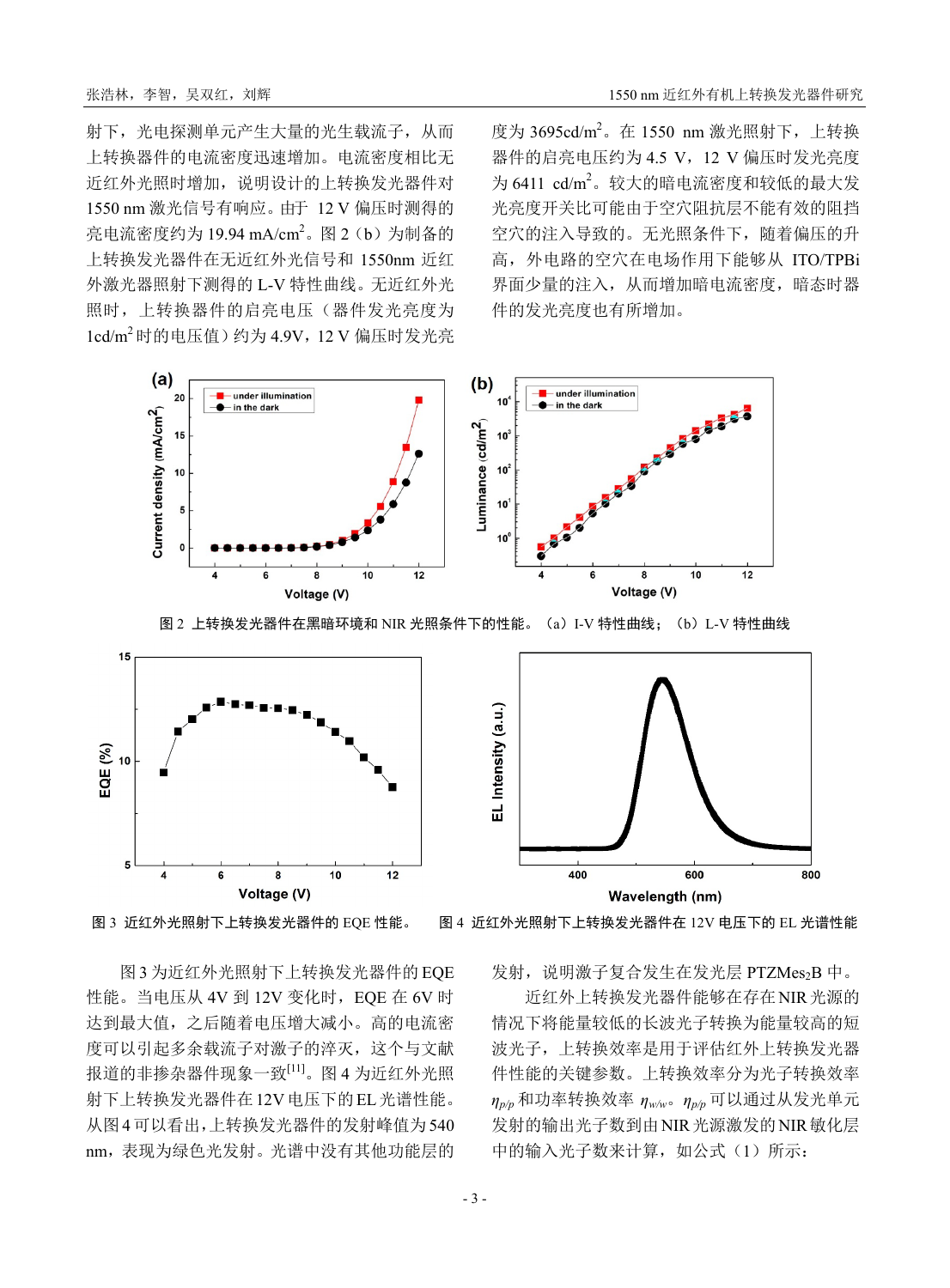$$
\eta_{p/p} = \frac{\int_{\frac{P_{Nlp}}{\sqrt{R(\lambda)}hc}}^{\frac{M_{photon}}{R(\lambda)}hc} d\lambda}{\frac{P_{NIR}}{hc}} = \frac{\frac{P_{vis}}{h\overline{v}_{vis}}}{\frac{P_{NIR}}{h\overline{v}_{NIR}}} \tag{1}
$$

式中, Iphoton 和 R 分别是光电探测器产生的光电流 和光响应度。λ、λ*NIR*、*h* 和 *c* 分别是发射可见光的 波长、入射近红外光的波长、普朗克常数和光速。  $h\bar v_{\rm vis}$ 是发射可见光的平均光子能量,h $\bar v_{\rm\scriptscriptstyle NR}$ 是入射近 红外光的光子能量,*Pvis* 是发射可见光功率,*PNIR* 是入射近红外功率。考虑到光电探测器产生的载流 子从探测器单元,输运到发光单元过程中的输运损 耗忽略不计的情况下,近红外光到可见光的光子转 换效率可以认为是光电探测器单元的近红外光到光 电流的转换效率与可见光发光单元光电流到可见光 的转换效率乘积[12]。

功率转换效率 *ηw/w*是入射的近红外光光功率转 换成可见光光功率的比例,计算表达式如公式(2) 所示

$$
\eta_{w/w} = \frac{P_{vis}}{P_{NIR}} = \eta_{p/p} \times \frac{h\bar{v}_{vis}}{h\bar{v}_{NIR}}
$$
 (2)

从图 2(a)可知,光电流 Iphoton 由照明下的器 件电流减去测量的暗电流,通过公式(Iphoto/PNIR)

(hc/λq) = R(hc/λq) = R(1240/λ(nm)),  $\hat{\mathcal{R}}$ 们 可以得到光电探测器的转换效率,继而可以得到上 转换发光器件的光子转换效率。在 12V 电压下, 上 转换发光器件的光子转换效率为 2.01%, 对应的功 率转换效率为 5.77%。本工作得到的转换效率较文 献报道比较低<sup>[8,12]</sup>, 后期可以通过优化器件结构使 得上转换效率进一步提升。

# 4 结论

本文研究了可工作于 1550nm 近红外波段的有 机上转换发光器件,探测单元选用具有电荷转移复 合物吸收的敏感材料,发光单元选用非掺杂的延迟 荧光发光材料,器件的功率转换效率达到 5.77%。 该研究结果极大地促进了有机近红外上转换成像器 件的研制。

#### 参考文献

- [1] Liu H*,* Allardrd L, Buchanan M, et al. Pixelless infrared imaging device[J]. Electron. Lett.1997*,* 33(*5*):379-380.
- [2] Ban D, Han S, Lu Z H, et al. Near-infrared to visible light optical upconversion by directtandem integration of

organic light-emitting diode and inorganic photodetector [J]. Appl. Phys.Lett. 2007, 90(9): 093108.

- [3] Chen J, Ban D, Feng X, et al. Enhanced efficiency in near-infrared inorganic/organic hybridoptical upconverter with an embedded mirror [J]. J. Appl. Phys. 2008, 103(10): 103112.
- [4] Liu S W, Lee C C, Yuan C H, et al. Transparent organic upconversion devices for near-infrared sensing [J]. Adv. Mater. 2015, 27(7): 1217-1222.
- [5] Li N, Eedugurala N, Leem D S, et al. Organic Upconversion Imager with Dual Electronic and Optical Readouts for Shortwave Infrared Light Detection [J]. Adv. Funct. Mater. 2021,31(16), 2100565.
- [6] Kim D Y, Song D W, Chopra N, et al. Organic infrared upconversion device[J]. Adv. Mater. 2010, 22, 2260.
- [7] Tachibana H, Aizawa N, Hidaka Y, et al. Tunable Full-Color Electroluminescence from All-Organic Optical Upconversion Devices by Near-Infrared Sensing [J]. ACS Photonics 2017, 4(2): 223-227.
- [8] Shih C J, Li Y Z, Li M Z, et al. Transparent organic upconversion device targeting high- grade infrared visual image [J]. Nano Energy 2021, 86, 106043.
- [9] S. P. Wu, Y. Kang, T. L. Liu et al. Formation of charge-transfer-complex in organic:metal oxides systems [J]. Appl. Phys. Lett. 2013, 102, 163304.
- [10] Wu S H, Lo M F, Chen Z Y, et al. Simple near-infrared photodetector based on charge transfer complexes formed in molybdenum oxide doped N,N'-di(naphthalene-1-yl)-N, N'-diphenyl-benzidine [J]. Phys. Status Solidi RRL 2012, 6(3), 129-131.
- [11] Tang X, Tao Y, Liu H, et al. Phenothiazinen-Dimesitylarylborane Based Thermally Activated Delayed Fluorescence: High-Performance Non-doped OLEDs With Reduced Efficiency Roll-Off at High Luminescence [J]. Front. Chem. 2019, 7, 373.
- [12] Yang D Z, Zhou X K, Ma D G, et al. Near infrared to visible light organic up-conversion devices with photonto-photon conversion efficiency approaching 30% [J]. Mater. Horiz., 2018, 5, 874-882.